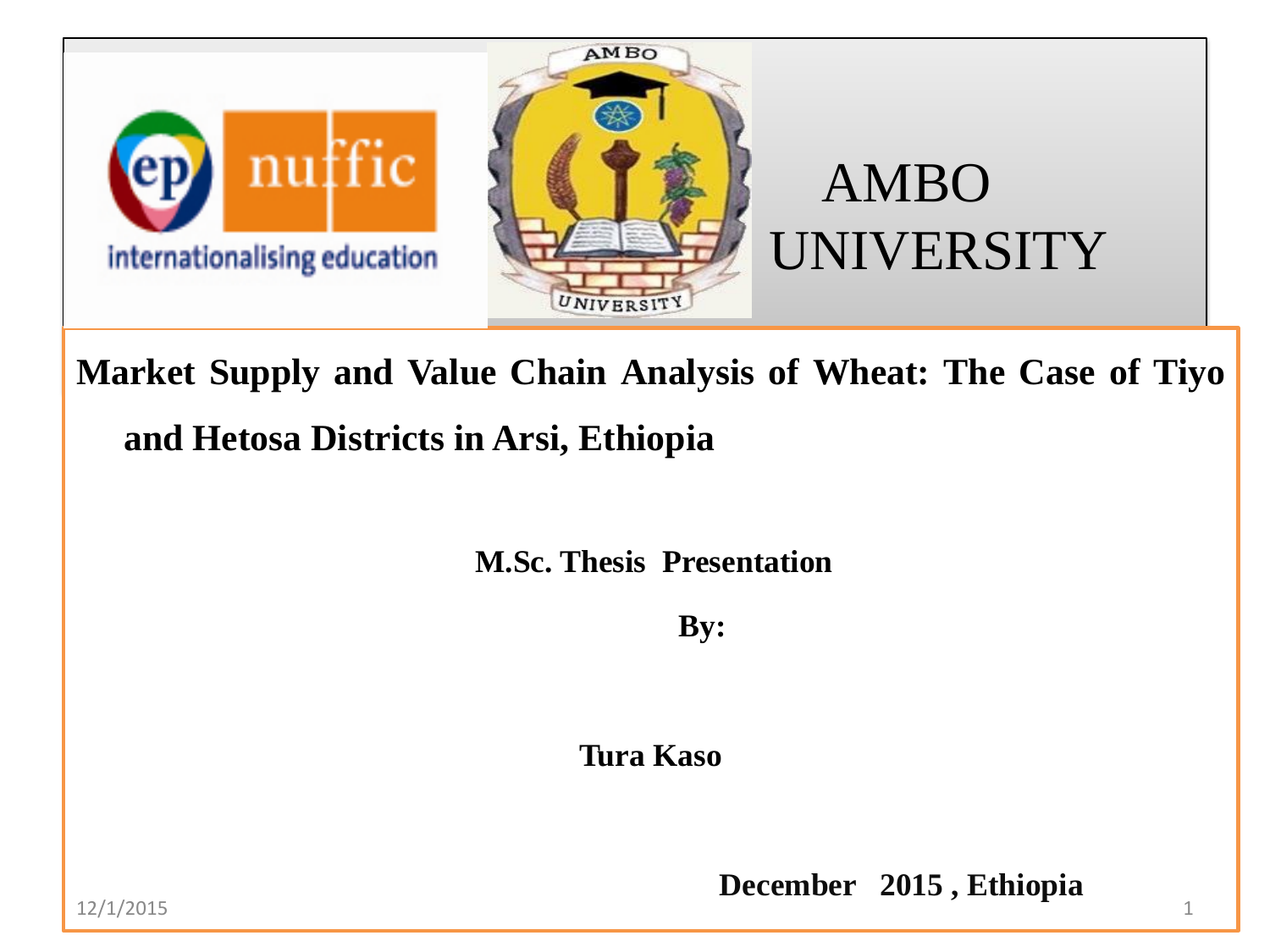## **INTRODUCTION**

- Wheat is one of the most important cereals cultivated in Ethiopia. It ranks fourth after Teff, Maize and Sorghum, in area coverage and third in total production(Schulthesset et al., 1997).  $\blacktriangleright$ In spite of potential for production and growing demand for wheat, in the country market, the supply is constrained by different factors in the country.
- To exploit the opportunity of the current growing demand for wheat and wheat products, development programs and approaches which bring all wheat actors together is fundamental to improve quality and strengthen linkages. 12/1/2015 2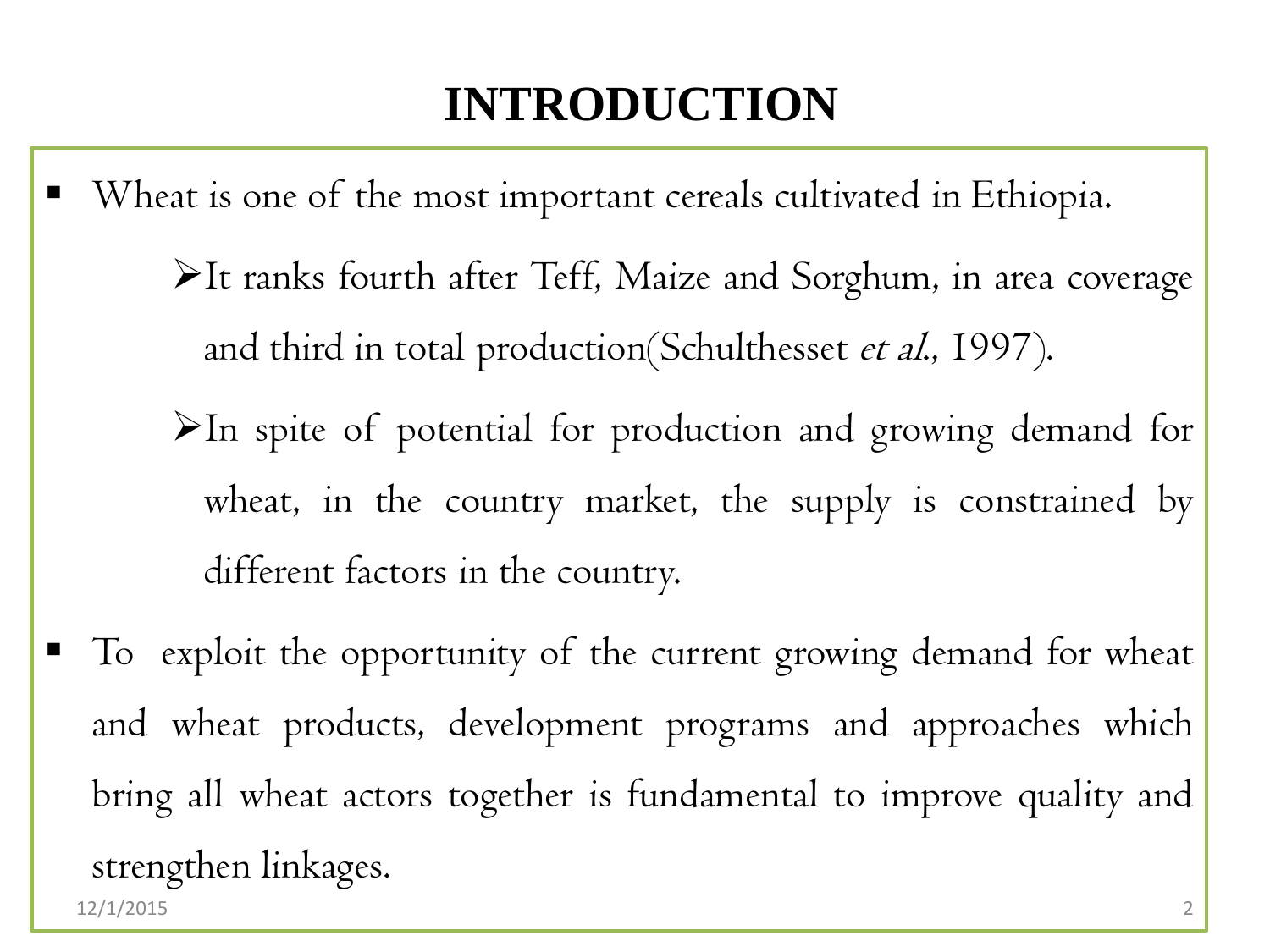# **Objectives of the Study**

- General objective of the study is to analyze market supply and wheat value chain in the study area.
- The specific objectives of the study were : To map the value chain actors and their value addition in the study area;
	- To analyze performance of wheat market in the study area;

To estimate the intensity and determinants of marketed surplus of wheat.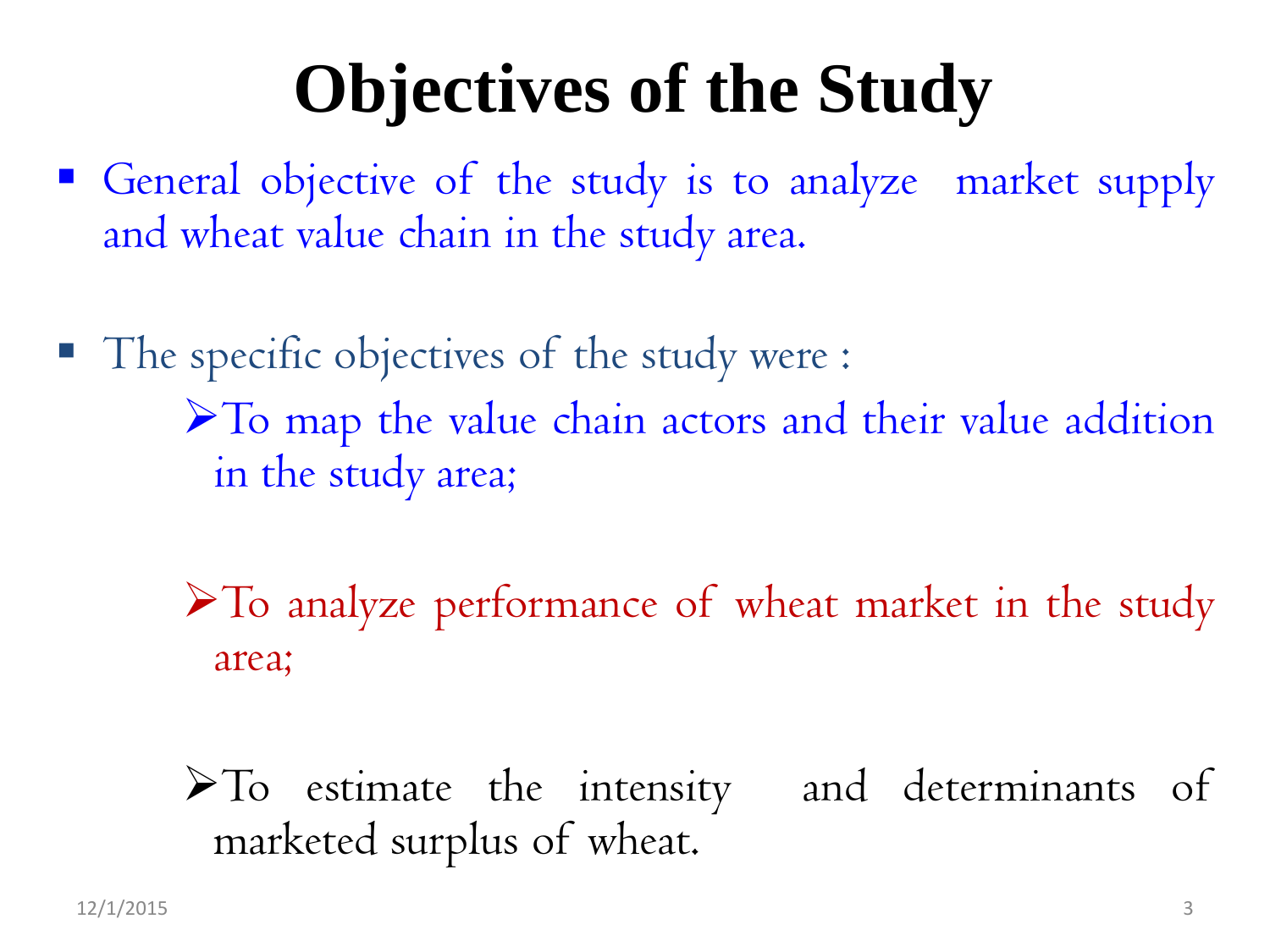### **RESEARCH METHODOLOGY**

### • Description of Study Area

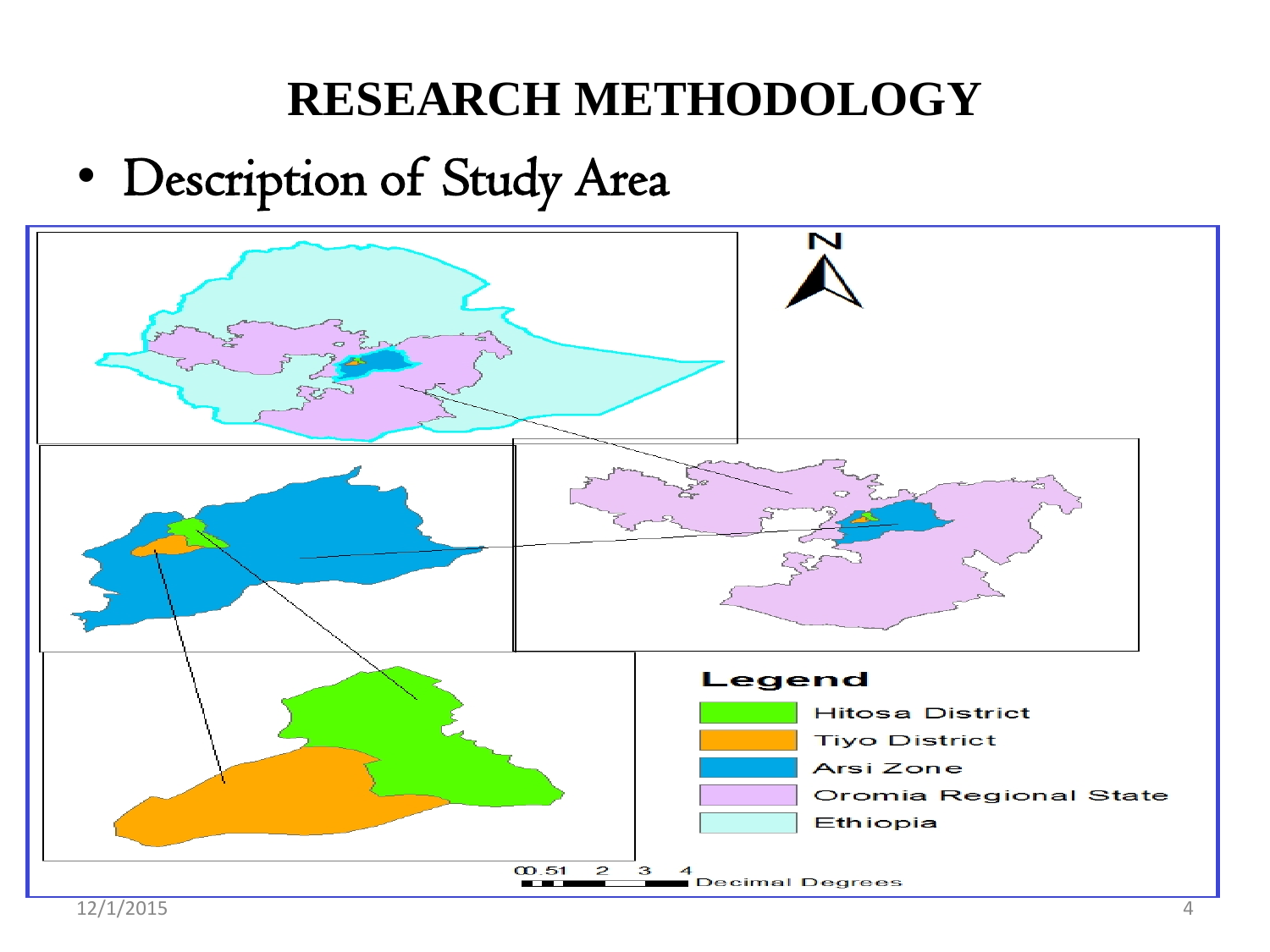## **Types and Methods of Data Collection**

■ Qualitative and quantitative type from:

primary and

secondary data sources.

Sampling Procedure and Sample Size

Three-stage random sampling technique were implemented

- Random sampling method was used to select sample traders, processors and consumers.
- Methods of Data Analysis
- Two types of data analyses:

 Descriptive statistics  $\checkmark$  Econometric analysis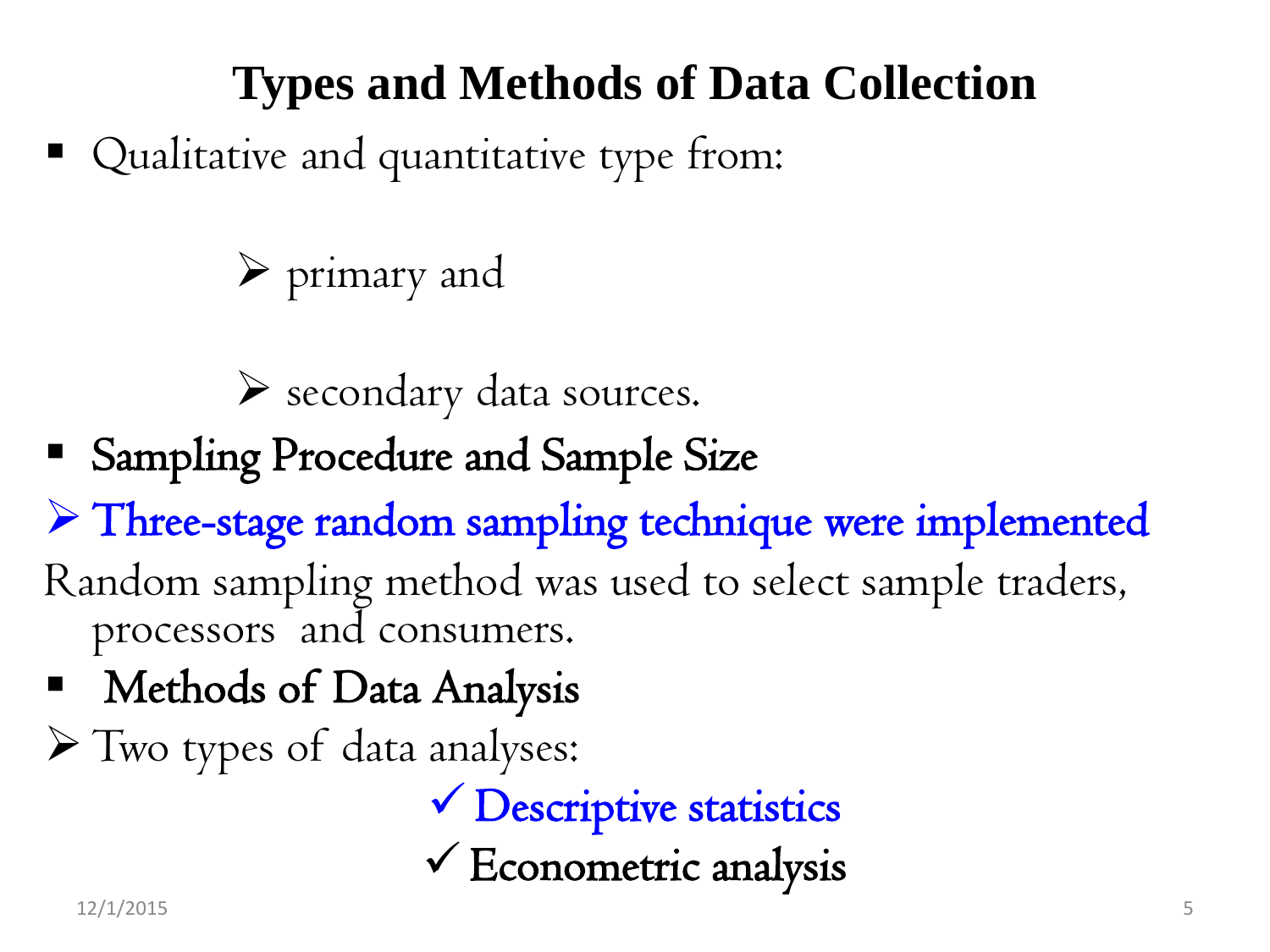## **Results and Discussion**

**Wheat Value Chain**

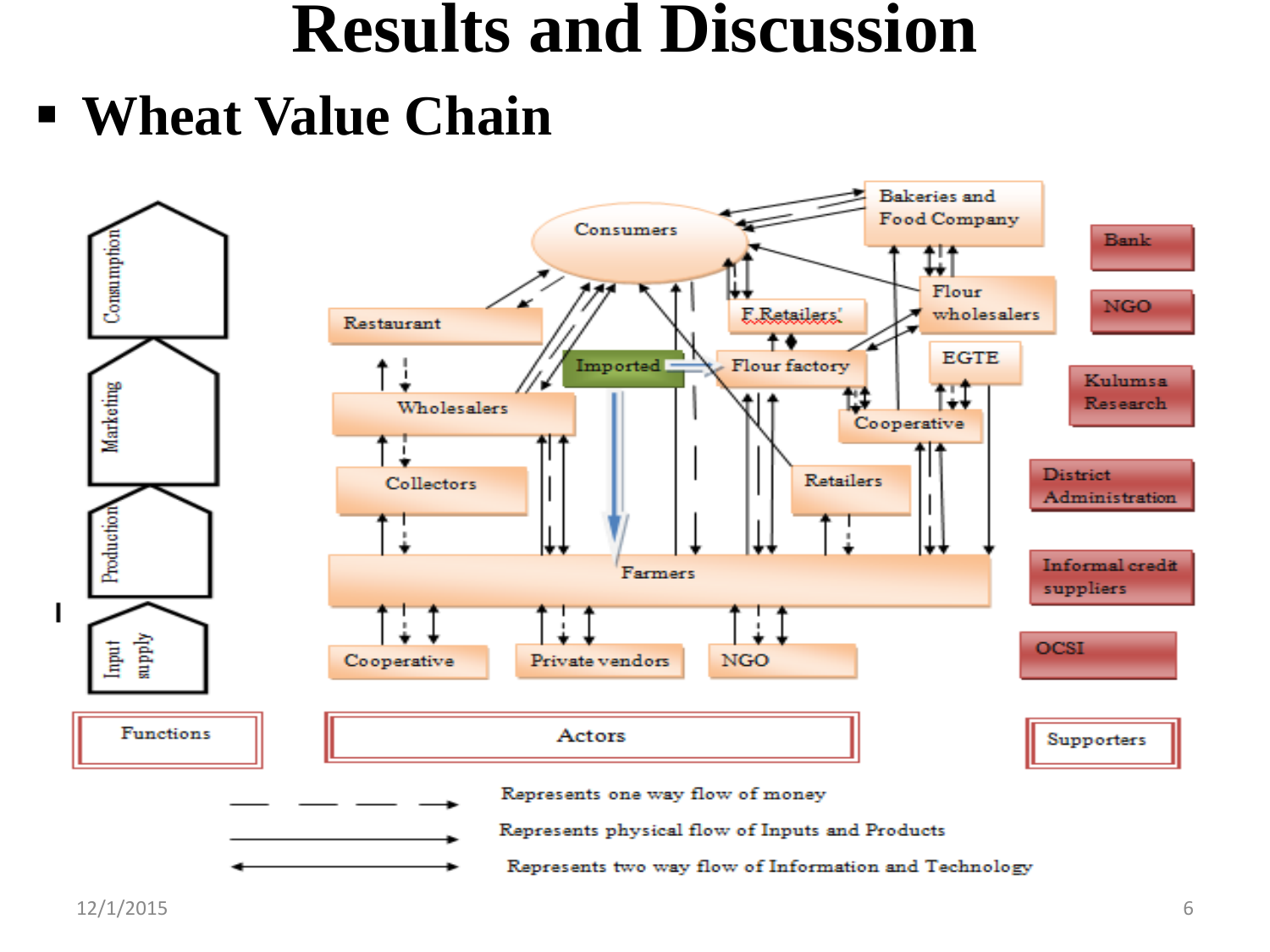#### **Structure ,conduct and Performance of Wheat Market**

#### Structure of the wheat market

- $\blacksquare$  market concentration,
- the degree of clearness and
- entry conditions.

#### Degree of market concentration

• The degree of market concentration was estimated for the licensed wheat traders in Eteya and Asella town using the four firm concentration ratios.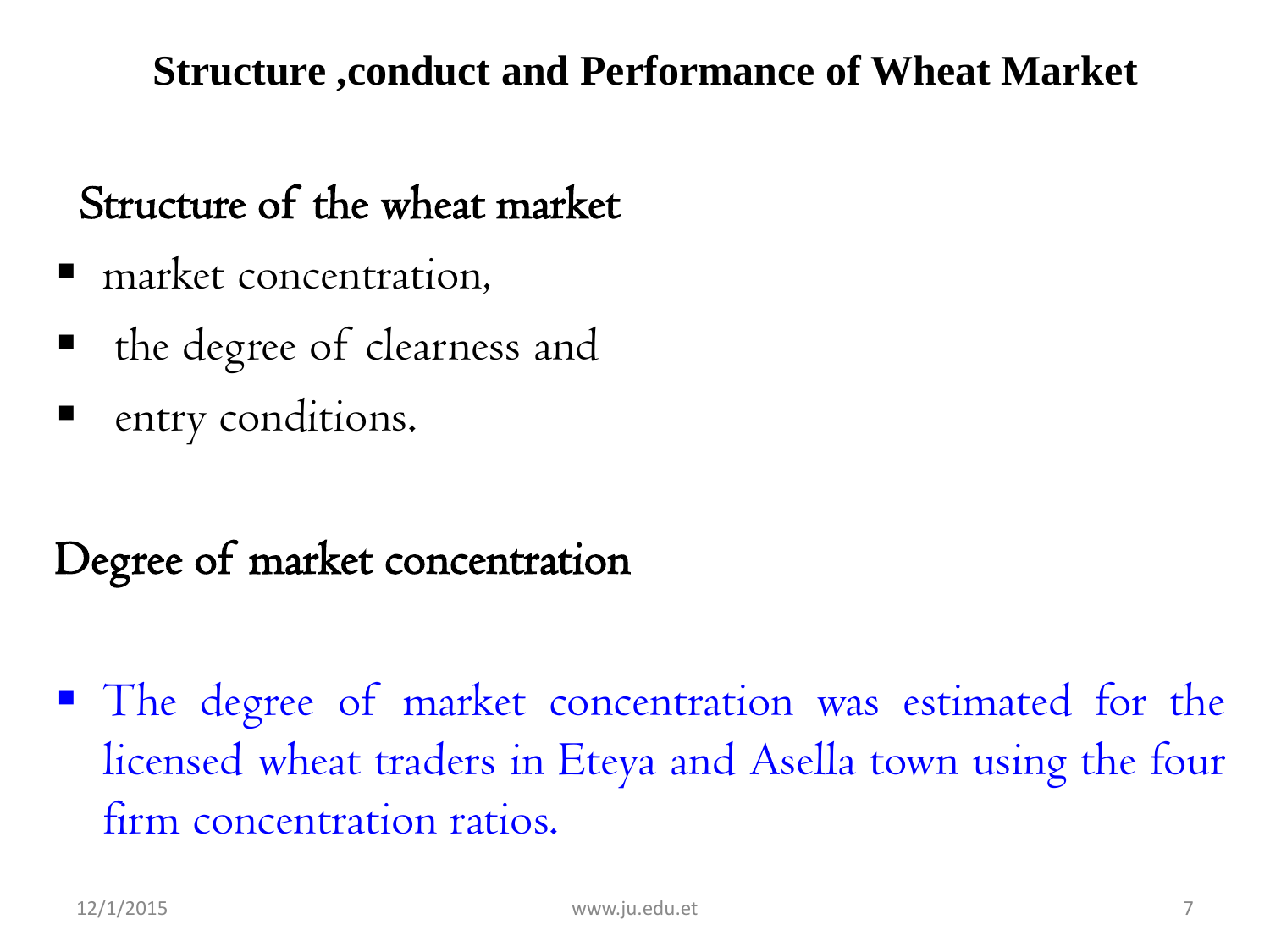#### Table 16.Concentration Ratio for Eteya and Asela Market in, 2014

| <b>Traders</b>                                                                                                                                                                                                                                                      | Eteya market   | Market<br>share | <b>Traders</b>                                                                                                                                  | <b>Asela Market</b> | <b>Market</b><br>share |  |  |  |
|---------------------------------------------------------------------------------------------------------------------------------------------------------------------------------------------------------------------------------------------------------------------|----------------|-----------------|-------------------------------------------------------------------------------------------------------------------------------------------------|---------------------|------------------------|--|--|--|
|                                                                                                                                                                                                                                                                     | Volume (in qt) | (% )            |                                                                                                                                                 | Volume (in qt)      | (% )                   |  |  |  |
| 3.8<br>The levels of market<br>concentrations (CR4) for Eterman<br>6.4<br>market is:26.8%<br>Indicate a low degree of<br>concentration<br>7.3                                                                                                                       |                |                 | The level of market concentrations (CR4)<br>for Asela market is:37.7%<br>Indicate a high degree of concentration as<br>compared to Eteya market |                     |                        |  |  |  |
|                                                                                                                                                                                                                                                                     |                | 5.1             |                                                                                                                                                 |                     |                        |  |  |  |
| Wholesalers6                                                                                                                                                                                                                                                        | 2500           | 8               | Wholesalers6                                                                                                                                    | 8365                | 17.5                   |  |  |  |
| other 20262<br>$\Lambda$ 11<br>othoro $25521$<br>50<br>$\epsilon$<br>A <sup>11</sup><br>Based on the concentration ratio we conclude that both Eteya and Asela market<br>tr <sub>l</sub><br>are classified as monopolistic competition forms market structure.<br>T |                |                 |                                                                                                                                                 |                     |                        |  |  |  |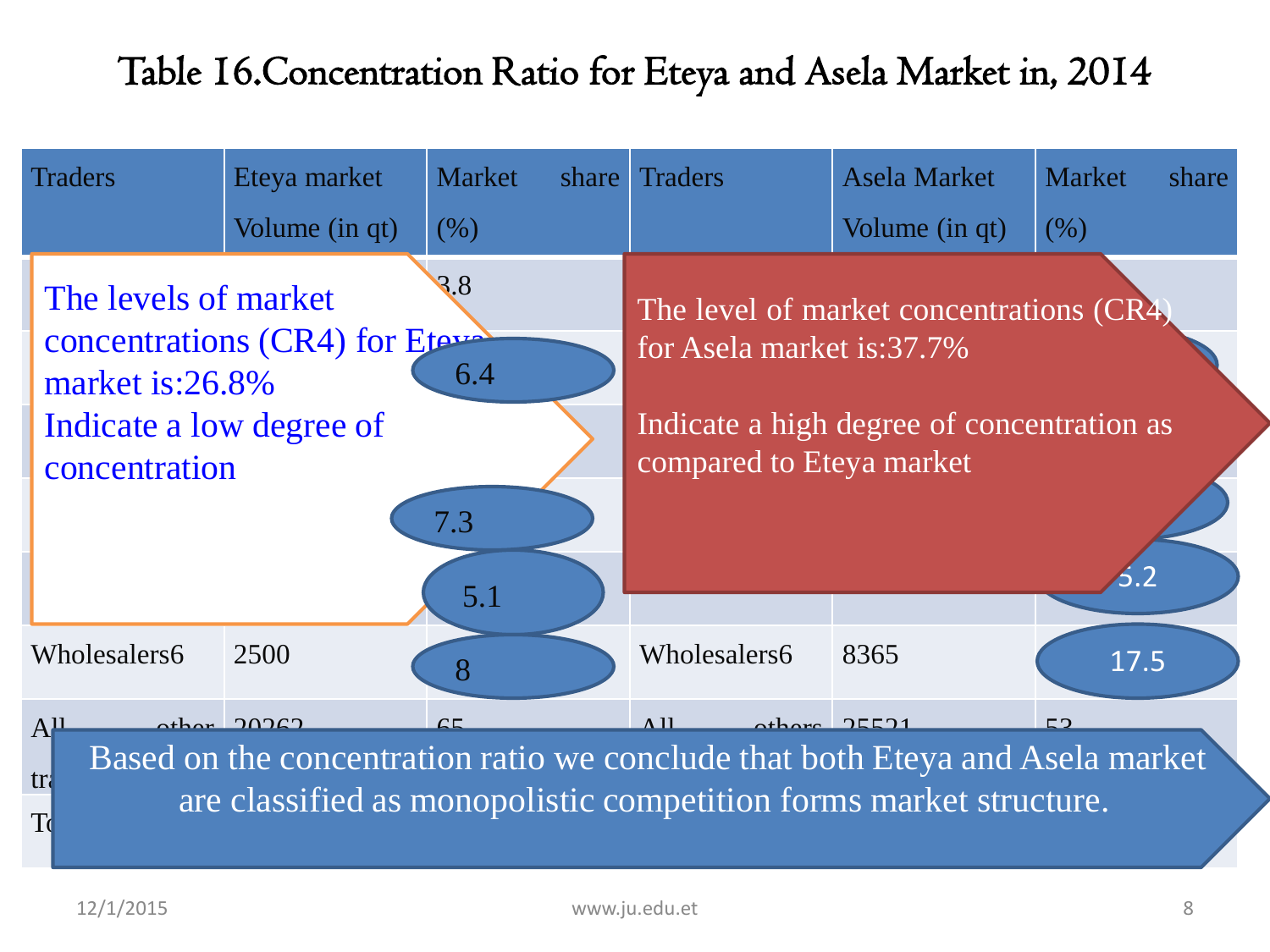#### Wheat marketing costs and benefit shares of actors

| Items(birr/qt)     | <b>Producers</b>                               | <b>Collectors</b>                                    | wholesalers | retailers | <b>Processors</b> | <b>Horizontal sum</b> |
|--------------------|------------------------------------------------|------------------------------------------------------|-------------|-----------|-------------------|-----------------------|
| Purchase price     |                                                | 735                                                  | 855         | 900       | 950               | 3440                  |
| Production cost    | 450                                            |                                                      |             |           |                   | 450                   |
| M                  |                                                |                                                      |             |           |                   |                       |
| lat                |                                                |                                                      |             |           |                   | 64                    |
| Tr                 |                                                |                                                      |             |           |                   | $\vert .5 \vert$      |
| Lo                 |                                                | 10                                                   |             |           |                   |                       |
| O <sub>1</sub>     | This disproportionate share of benefits is the |                                                      |             |           |                   |                       |
| Pa                 | reflection of power relationship among actors. |                                                      |             |           |                   |                       |
| $\mathbf{m}$       |                                                |                                                      |             |           |                   |                       |
| t <sub>4</sub>     |                                                | Wheat producers added 34% of the total value of      |             |           |                   |                       |
| <b>T</b>           |                                                | wheat in the districts. Collectors, wholesalers,     |             |           |                   |                       |
| CO                 |                                                | retailers and processors are responsible for $4\%$ , |             |           |                   |                       |
| T <sub>0</sub>     |                                                |                                                      |             |           |                   |                       |
| Sa                 |                                                | $2\%$ , $4\%$ and $56\%$ , respectively.             |             |           |                   | 75                    |
| M                  |                                                |                                                      |             |           |                   | 35                    |
| sh                 |                                                |                                                      |             |           |                   | $\mathbf{1}$          |
| m <sub>i</sub>     |                                                |                                                      |             |           |                   |                       |
| Pr                 |                                                |                                                      |             |           |                   | 69                    |
| of profit<br>share | 0.34                                           | 0.04                                                 | 0.01        | 0.04      | 0.56              | 1                     |
| margin/1/2015      |                                                |                                                      |             |           |                   | $\mathcal{Q}$         |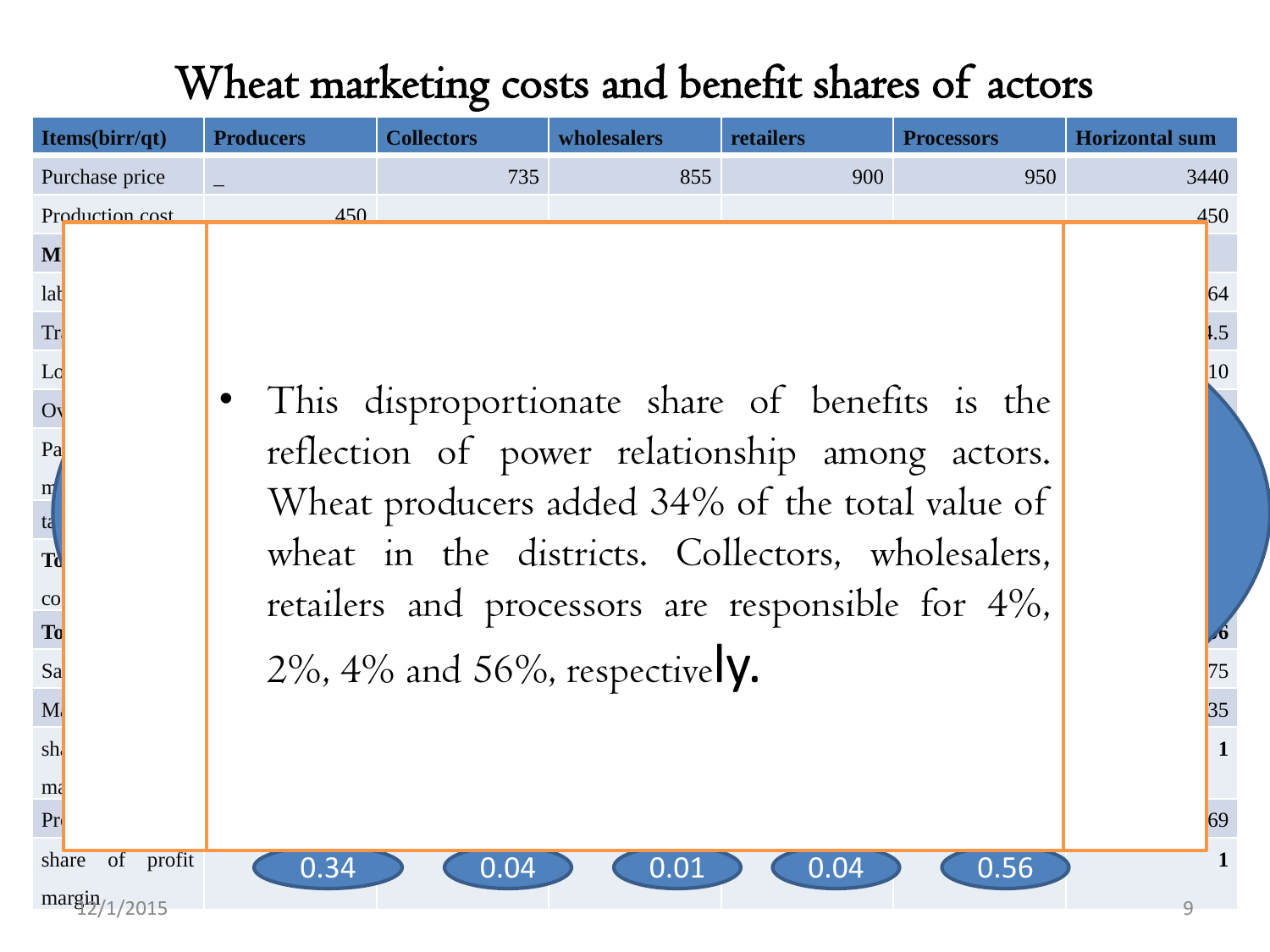#### Tobit model outputs of determinants of wheat marketed surplus

| <b>Variables</b>          | <b>Coefficients</b> |                 | <b>Marginal effects</b> |                       |  |  |
|---------------------------|---------------------|-----------------|-------------------------|-----------------------|--|--|
|                           | Coefficient         | Standard errors | Change among the whole  | Change in probability |  |  |
|                           | $10.42**$           |                 |                         |                       |  |  |
| Value adding activities   |                     | 3.61            | 10.44                   | 0.005                 |  |  |
| Livestock holding         | $0.12***$           | 0.01            | 0.12                    | 0.00001               |  |  |
| District                  |                     | 2.83            | 4.24                    | 0.0005                |  |  |
| Sex of household head     | 2.51                | 2.73            | 2.80                    | 0.0.0002              |  |  |
| Education status of house |                     | 2.64            |                         |                       |  |  |
| hold                      | 0.81                |                 |                         |                       |  |  |
| Primary                   |                     |                 | 2.1                     | 0.0002                |  |  |
| Secondary                 | 5.26                | 3.10            |                         |                       |  |  |
| Tertiary                  | $-0.08$             | 8.60            |                         |                       |  |  |
| Farming<br>Wheat          | $-0.03$             | 0.09            | $-0.02$                 | $-3.69e-06$           |  |  |
| experiences               |                     |                 |                         |                       |  |  |
| Family size               | $-1.05***$          | 0.34            | $-1.00$                 | $-0.00015$            |  |  |
| Distancetonearest market  | $\overline{1}$      | 2.22            | $-1.84$                 | $-0.00025$            |  |  |
|                           |                     |                 |                         |                       |  |  |
| Distance to urban centers | 0.13                | 0.12            | 0.15                    | 0.000025              |  |  |
| Land allocated to wheat   | $21.00**$           | 1.67            | 21.07                   | 0.003                 |  |  |
| Off farm income           |                     | 2.12            | $-6.23$                 | $-0.00082$            |  |  |
| Access to credit          | $-5.90***$          | 2.14            | 8.81                    | 0.0021                |  |  |
| Type of seed used         | $8.67***$           | 2.10            | 5.93                    | 0.0008                |  |  |
| Perception to lag wheat   | $5.96***$           | 3.09            | 6.05                    | 0.0008                |  |  |
| price                     |                     |                 |                         |                       |  |  |
| Constant                  | $-17.30$            | 10.26           |                         |                       |  |  |
| Log likelihood            | $-523.11$           |                 |                         |                       |  |  |
| LR chi $2(16)$            | 323.82              |                 |                         |                       |  |  |
| Pseudo R2                 | 0.27                |                 |                         |                       |  |  |
| Left<br>censored          | 18                  |                 |                         |                       |  |  |
| observations              |                     |                 |                         | 10                    |  |  |
| Uncensored observations   |                     |                 | 132                     |                       |  |  |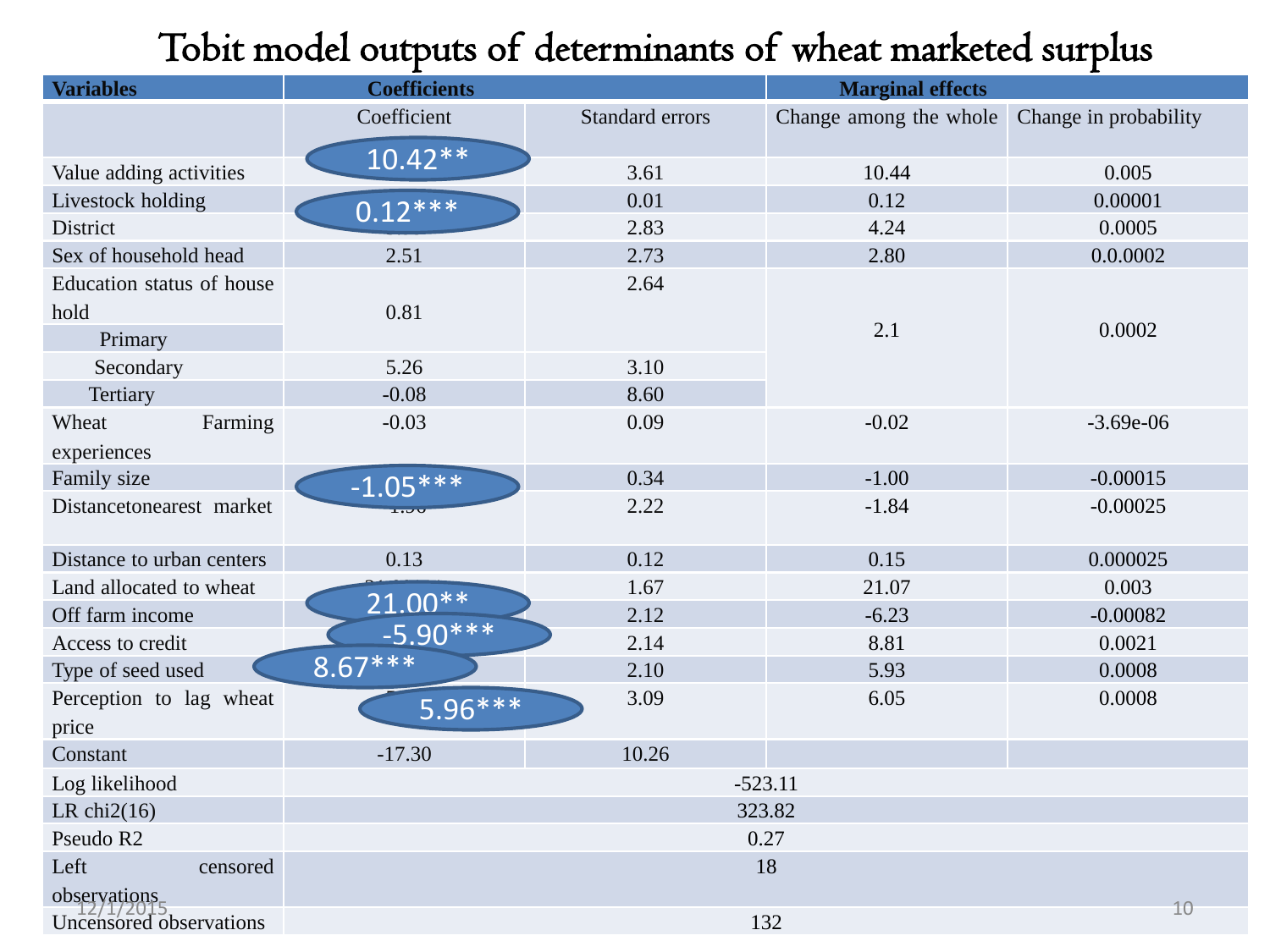# **Conclusion**

- The primary actors in a wheat value chain were input suppliers; farmers; traders; brokers; processors; retailers; and consumers.
- Compared to farmers, traders and processors operating expense is less than half (50%) but their profit margin is more than that of farmers. Wheat producers added 34% of the total value of wheat in the districts.
- Collectors, wholesalers, retailers and processors are responsible for 4%, 2%, 4% and 56%, respectively.
- Among the variables included in the tobit analysis seven variables such as value adding activities, livestock holding of household, access to credit, family size ,access to non-farm income ,type of see used and cultivated land for wheat influence the amount of wheat marketed surplus significantly. Therefore, these variables require special attention if marketed surplus is to be increased.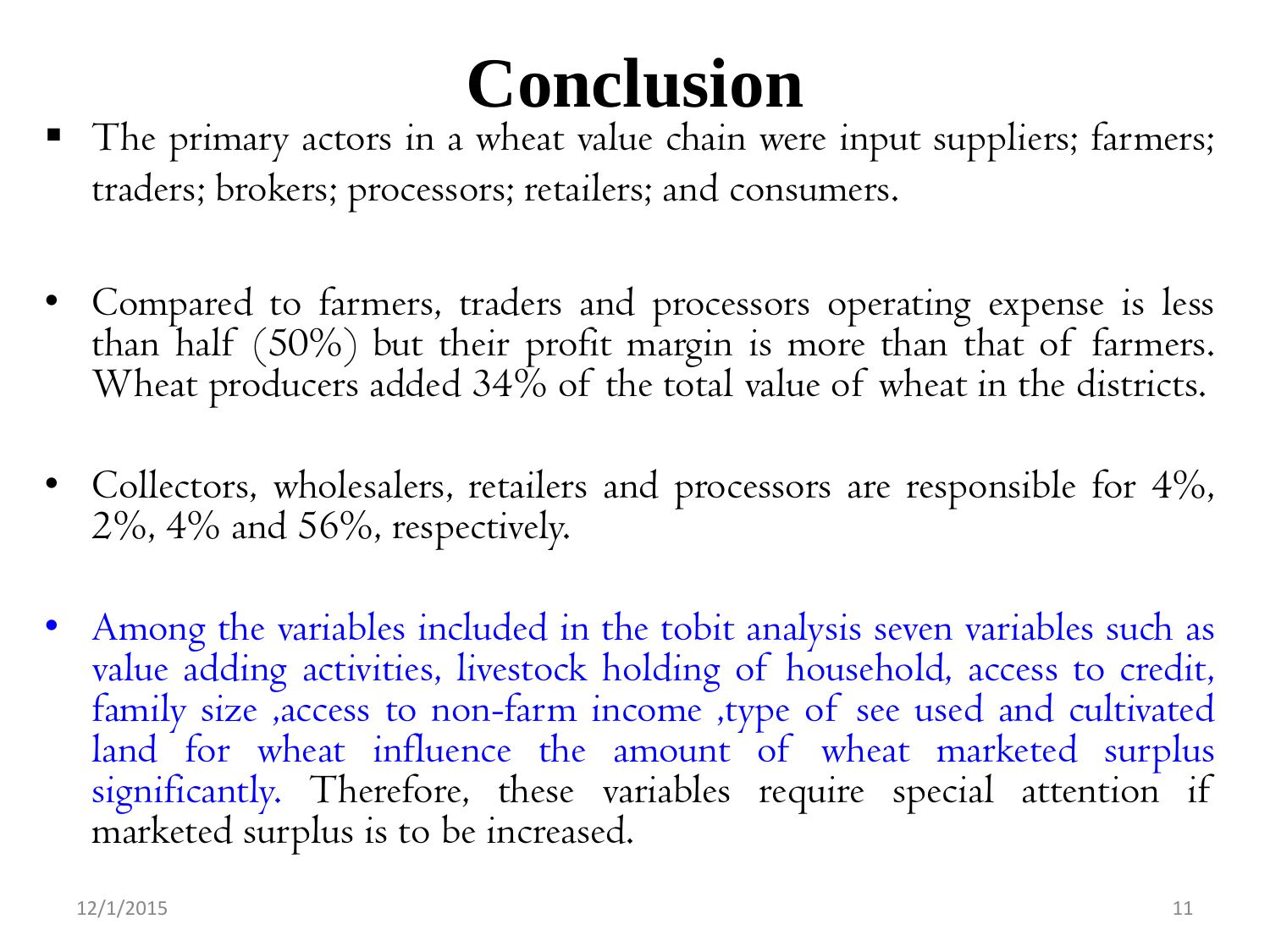## **Recommendation**

- Collectors operate without license. As they do well in linking buyers and sellers, they also distort prices to make hidden margin from the deal. It is suggested to advocate for licensing the functions of collectors where they will be accountable for their actions. Building their capacity on how cooperation in value chain development is beneficiary and their role.
- Organize and capacitate producers to enhance their negotiation power and skill by Creating value chain forum at district level where the different value chain actors come together and discuss the problems of wheat value chain and solve them.
- Wheat marketed surplus is positively and significantly affected by access to credit, value adding activities ,livestock holding and land allocated to wheat; Therefore, these factors must be promoted in order to increase the amount of marketed surplus of wheat.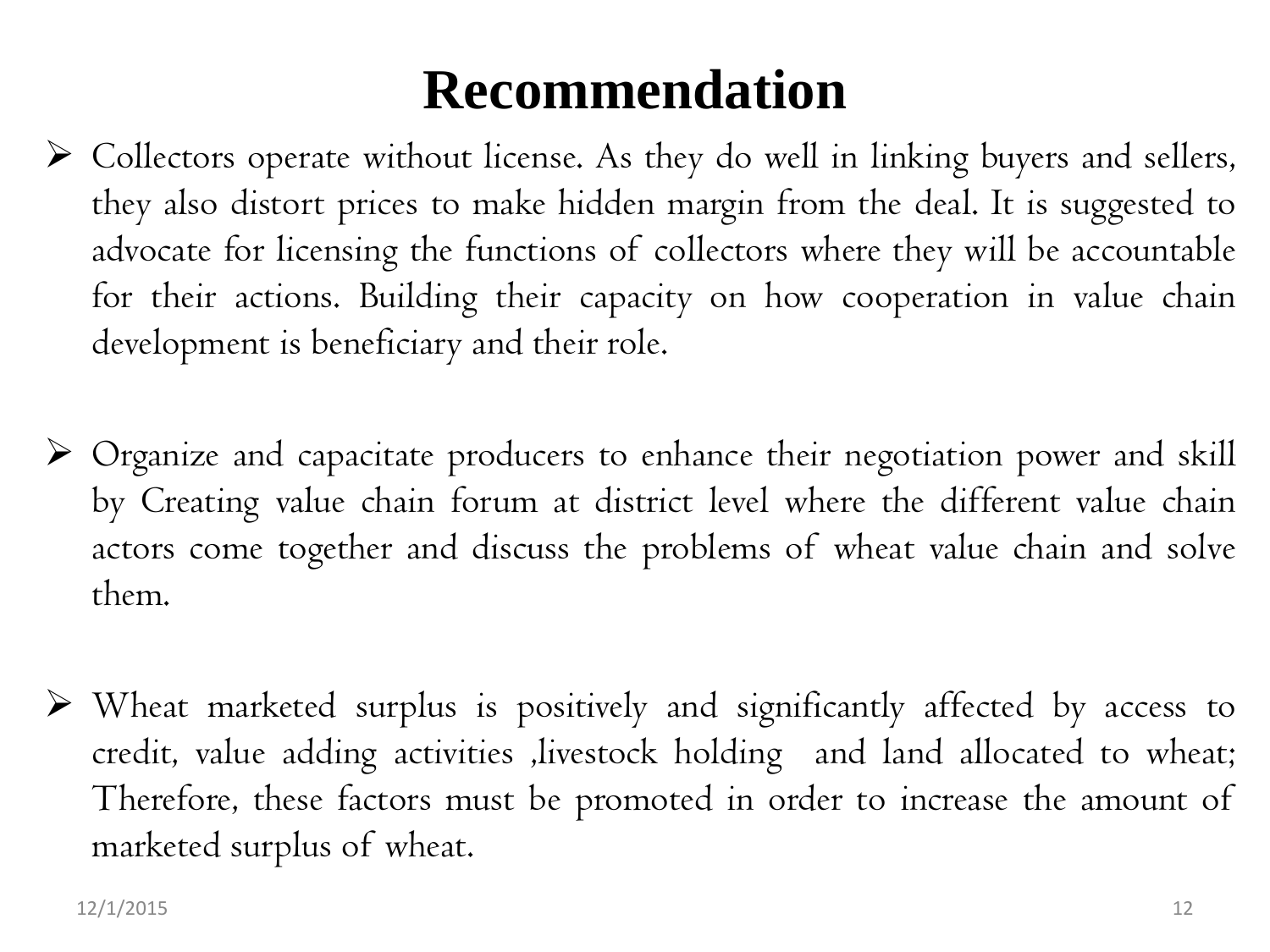## Cont'''…

- The wheat value chains in Ethiopia need to be strengthened by encouraging small farmers to organize and to diversify and upscale their production and marketing. Investments in infrastructure, transportation, food industries and packaging industries are also required.
- Both the public and private sectors have a role to play in achieving this.